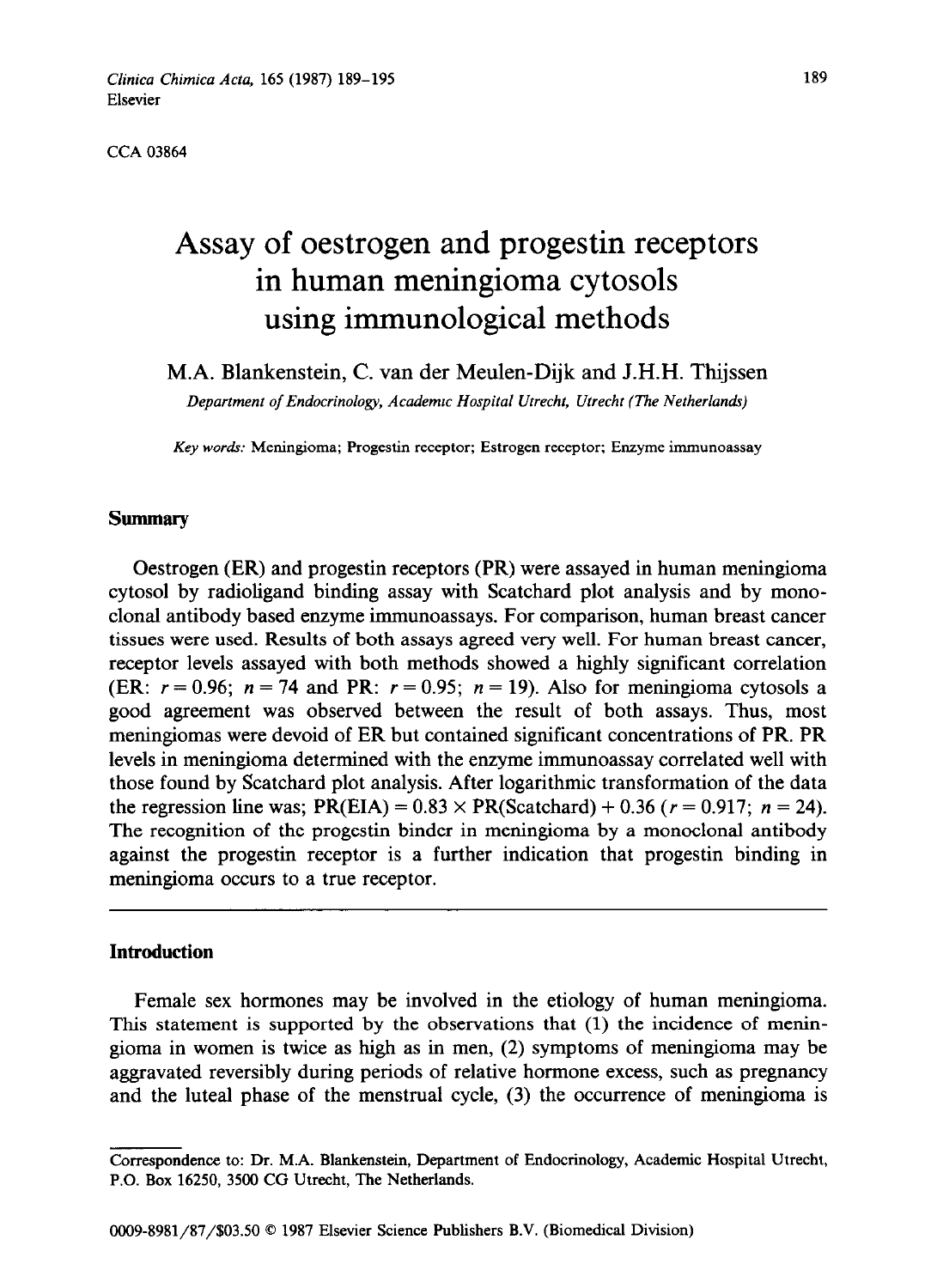associated with that of breast cancer and (4) intracranial metastases of breast cancer show a preference for meningioma over other intracranial neoplasms [1-4].

In the 'classical' target tissues like the uterus and the mammary gland, steroids exert their effects through receptor proteins which, according to the latest views, are located in the nuclear compartment of the cells [5,6]. Moreover, in these tissues, the synthesis of progestin receptors (PR) is stimulated by oestrogens, through the available oestrogen receptors (ER). While most investigators agree that the majority of meningioma tissues are rich in PR some doubt whether the binding observed should be attributed to the presence of a true progestin receptor [7]. In addition, there is still debate on the existence of oestrogen receptors in meningioma. Part of this disagreement may be caused by the use of different methods by the various investigators. Especially the use of 'single point saturation assays' would lead to the classification of meningioma cytosols as ER-positive, whereas investigators using Scatchard plot analysis tend to classify most meningiomas as ER-negative [8,9]. Up to now all investigators have used steroid-binding assays in their efforts to demonstrate the presence of steroid receptors in meningioma tissue. The recent development of monoclonal antibodies against steroid receptors [10,11] and the development of enzyme immunoassays (EIA's) based on these antibodies has enabled a new approach to the subject. We already have reported on efforts to identify oestrogen receptors in human meningioma immunohistochemically [12]. The aim of the present study was to extend these experiments and to investigate whether the progestin receptor from human meningioma would be recognized by antibodies against progestin receptors from other human tissues. The present report describes our experience with the EIA's for ER and PR in the study of human meningiomas.

## **Materials and methods**

#### *Tissues*

Meningioma tissue was obtained from the operating theatre and placed on ice immediately. Some tissues were collected in cell culture medium, other tissues were collected dry. After transportation to the laboratory, a representative section of the specimen was frozen at  $-80^{\circ}$ C and stored at this temperature until processed for Scatchard plot analysis. Remainders of cytosol were frozen at  $-80^{\circ}$ C for later processing in the enzyme immunoassays. Human breast cancer tissue, which was used for comparative purposes, was obtained from the tissues which were sent to our laboratory for routine assay of ER and PR. These were treated identically to the meningioma tissues.

## *Ligand binding assays*

Assay of oestrogen and progestin receptors were performed according to the European Organization for Research on Treatment of Cancer EORTC Breast Cancer Cooperative Group as described before [13]. Briefly, the tissue was chilled in liquid nitrogen, pulverized with a Mikrodismembrator (B. Braun, Melsungen, FRG) and extracted with 10 mmol/l sodium phosphate buffer,  $pH = 7.5$ , containing 1.5 mmol/l EDTA, 3 mmol/l sodium azide, 10 mmol/l 1-monothioglycerol and 10%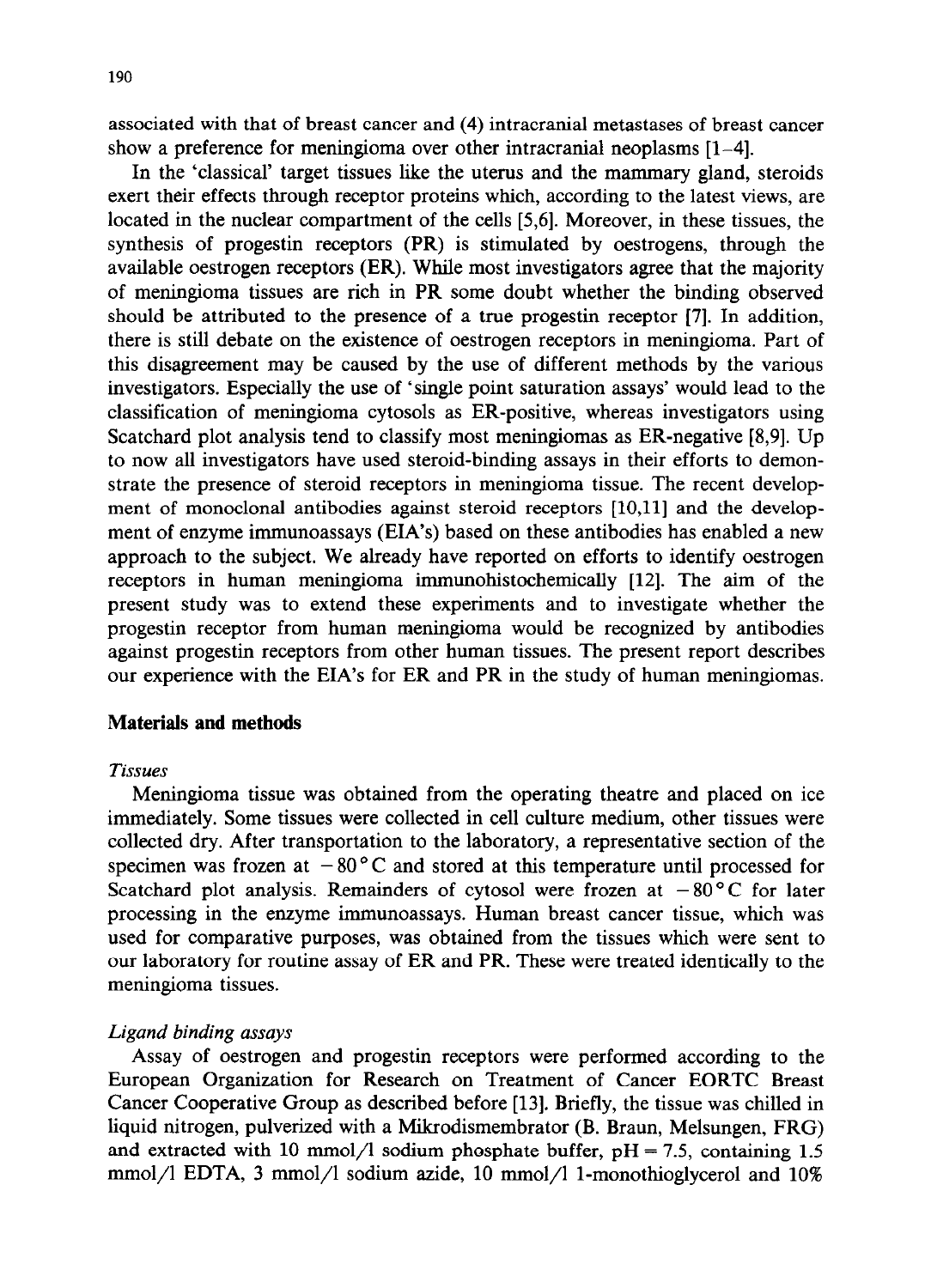(v/v) glycerol. The resulting homogenate was centrifuged at  $0-4^{\circ}$ C for 30 min at  $100000 \times g$  to yield a clear cytosol. <sup>3</sup>H-oestradiol was used as a ligand for the estimation of ER, and  $[3H]$ -ORG 2058 for the PR assay. For the estimation of the non-specific binding, excess diethylstilboestrol and ORG 2058 were used respectively. Performance of the assays was monitored by assaying a human myometrium cytosol in every run. Samples were considered to be receptor-positive when a statistically significant correlation was observed in the Scatchard plot, when the dissociation constant did not exceed 5 nmol/l, and when the calculated number of receptor sites was equal to or higher than 10 fmol/mg protein. Results in the range of 3–9 fmol/mg protein were classified as borderline  $(\pm)$ .

## *Enzyme immunoassays (EIA)*

Reagents for enzyme immunoassay of ER and PR, were provided by Abbott laboratories (Chicago, IL, USA) and were used according to the instructions of the manufacturer. Briefly, receptors were extracted from the cytosols with polystyrene beads coated with antibodies against the respective receptors; the beads were washed and incubated with a second, enzyme-labelled antibody against the receptor. After the second incubation, the beads were washed again, colour was developed and the extinction of the samples was read at 492 nm. All assays were done in duplicate. Day to day performance of the kits was monitored by assaying control samples provided with the kits in every run. Samples were considered to be receptor-positive by enzyme immunoassay when the assay result exceeded 20 fmol/mg protein.

# *Protein assay*

The protein content of cytosols was estimated with the method of Bradford [14], using human serum albumin (Kabi, Stockholm, Sweden) as a standard.

# **Results**

Performance characteristics of the different receptor assays are given in Table I. From this table, the interassay coefficient of variation of the enzyme immunoassays appears to be somewhat larger than that for the Scatchard plot assays. It should be taken into account, however, that the receptor levels in the control samples used differ considerably, especially for the PR assays. It was concluded that all assays performed properly.

At present, the number of meningioma samples in our series in which ER and PR were assayed by Scatchard plot analysis exceeds 140. Of these 84% contain considerable amounts of PR, whereas in only 9% oestrogen binding fulfilling the criteria stated in the 'Materials and Methods' section was observed. The ER level in those meningiomas selected invariably was very low.

Twenty-one selected meningioma cytosols were assayed for the presence of oestrogen receptors by ER-EIA. Three of these cytosols were ER-positive by Scatchard analysis, 4 were classified as  $ER \pm$  and 14 were ER-negative. Although 3 samples were thus ER-positive, the ER content of these samples was very low. The individual results for the 21 samples investigated are shown in Table II, together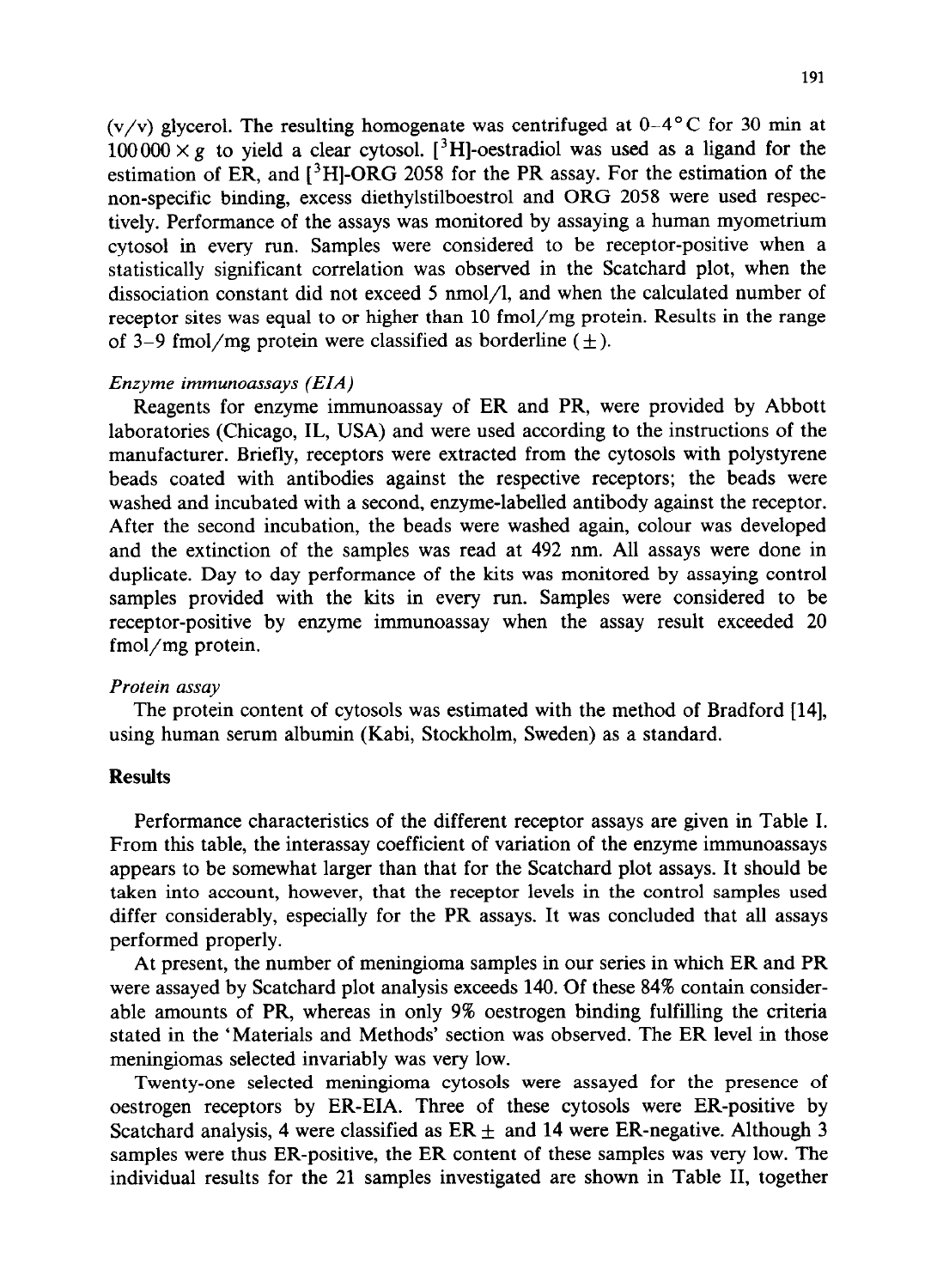#### TABLE I

|                     | Scatchard | <b>EIA</b> |  |
|---------------------|-----------|------------|--|
| Oestrogen receptors |           |            |  |
| No. of observations | 11        | 6          |  |
| Mean (fmol/ml)      | 216       | 121        |  |
| <b>SD</b>           | 12        | 15         |  |
| % CV                | 5.7       | 12.6       |  |
| Progestin receptors |           |            |  |
| No. of observations | 12        | 8          |  |
| Mean $(fmol/ml)$    | 1100      | 60         |  |
| SD                  | 65        | 6          |  |
| % CV                | 5.9       | 10.6       |  |

Interassay variation of radioligand (Scatchard) and enzyme immunoassays (EIA) for oestrogen and progestin receptors<sup>a</sup>

a For Scatchard analyses a human myometrium cytosol was assayed in every run; for EIA's control samples provided with the reagent kits were used.

## TABLE II

Content of oestrogen and progestin receptors in cytosols from human meningioma tissues <sup>a</sup>

| Case | ER (Scatchard)   | ER (EIA) | PR (Scatchard) |  |
|------|------------------|----------|----------------|--|
| 1    | 0                |          | 0              |  |
| 2    | 0                |          | $60 (+)^{b}$   |  |
| 3    | 0                |          | $283 (+)$      |  |
| 4    | 0                |          | 0              |  |
| 5    | 0                |          | 0              |  |
| 6    | 0                |          | $232 (+)$      |  |
|      | $22 (+)$         |          | $58(+)$        |  |
| 8    | 0                | 6        | $100 (+)$      |  |
| 9    | 0                |          | $60 (+)$       |  |
| 10   | 0                |          | $124 (+)$      |  |
| 11   | $4(\pm)$         |          | $27 (+)$       |  |
| 12   | 0                |          | $6(\pm)$       |  |
| 13   | 0                |          | $35(+)$        |  |
| 14   | 5 <sub>(±)</sub> |          | $168 (+)$      |  |
| 15   | 0                | 2        | $14(+)$        |  |
| 16   | 5 <sup>(±)</sup> | 13(t)    | $26(+)$        |  |
| 17   | $4(\pm)$         | 6        | $49 (+)$       |  |
| 18   | U                | 8(±)     | $14 (+)$       |  |
| 19   | 0                | 4        | $8(\pm)$       |  |
| 20   | $26 (+)$         | 3        | $97 (+)$       |  |
| 21   | $13(+)$          | 4        | $60 (+)$       |  |

a Results are in fmol/mg cytosol protein.

<sup>b</sup> Classification of results is given in parentheses when not negative.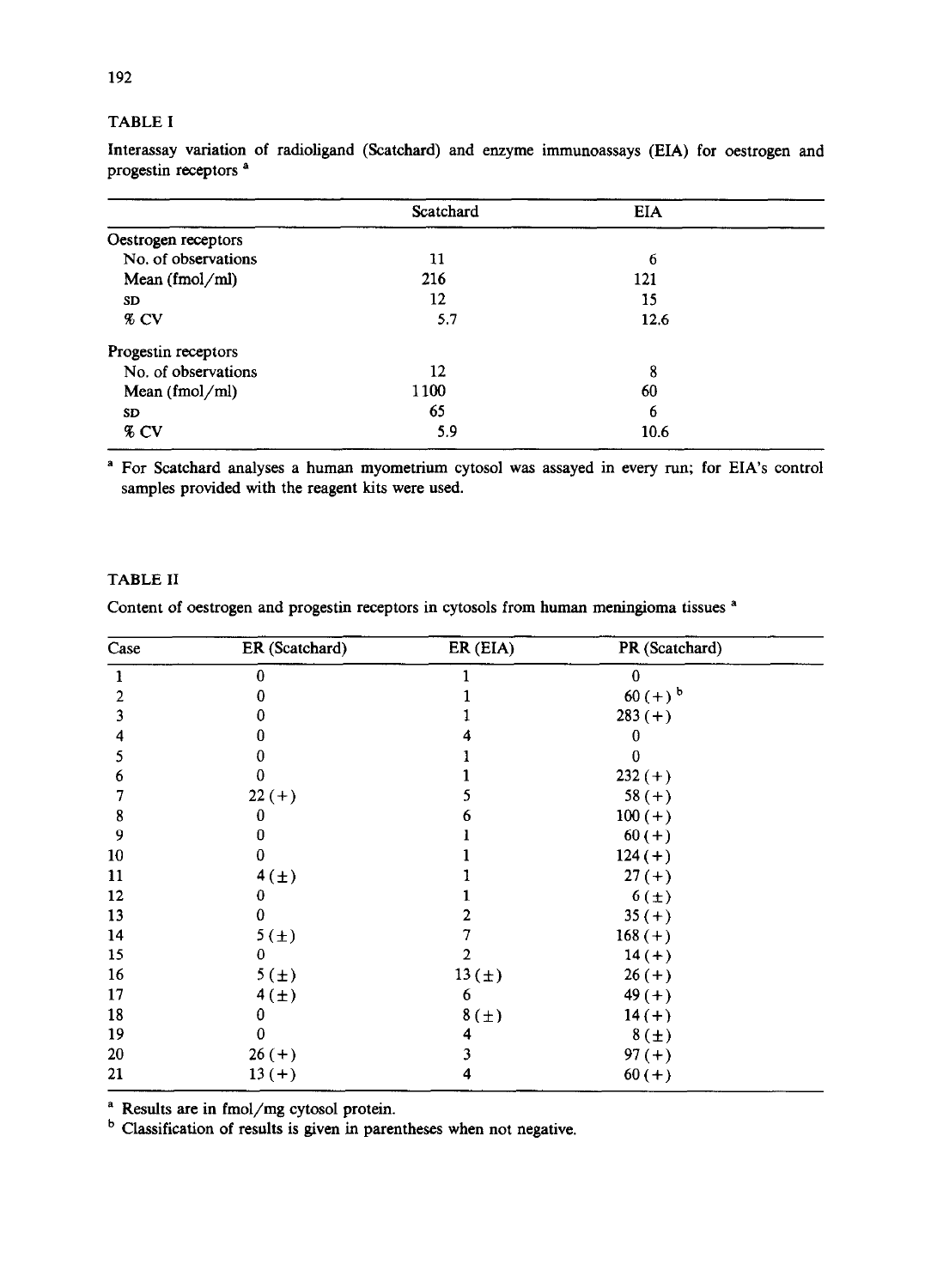

Fig. 1. Relationship between results of the enzyme immunoassay (EIA) and the ligand binding assay (Scatchard) for the estimation of oestrogen receptors (ER) in human breast cancer cytosol.

with the results obtained with the ER-EIA. From this table it appears that also with the enzyme immunoassay, the majority of human meningioma cytosols are ERnegative. To further demonstrate the proper performance of the ER-EIA, 74 human breast cancer cytosols were assayed by both methods. The result in Fig. 1 shows that a good agreement between ligand binding and enzyme immunoassay was observed.

To exclude the possibility that meningioma's are ER-negative because of metabolic degradation of either ligand or a putative ER, six meningioma cytosols were mixed equally with ER-positive human myometrium cytosol and reassayed by Scatchard plot analysis. All mixtures were ER-positive, and the ER level was 53  $\pm$  6% (mean  $\pm$  sp) of that of the uterus cytosol. A typical example of such an experiment is shown in Fig. 2. These results show that the occurrence of metabolic



Fig. 2. Scatchard plots of the binding of oestradiol to a human myometrium cytosol(0 - 0) and to a 1:1 mixture of this cytosol with an oestrogen receptor-negative human meningioma cytosol  $\left($ . — O).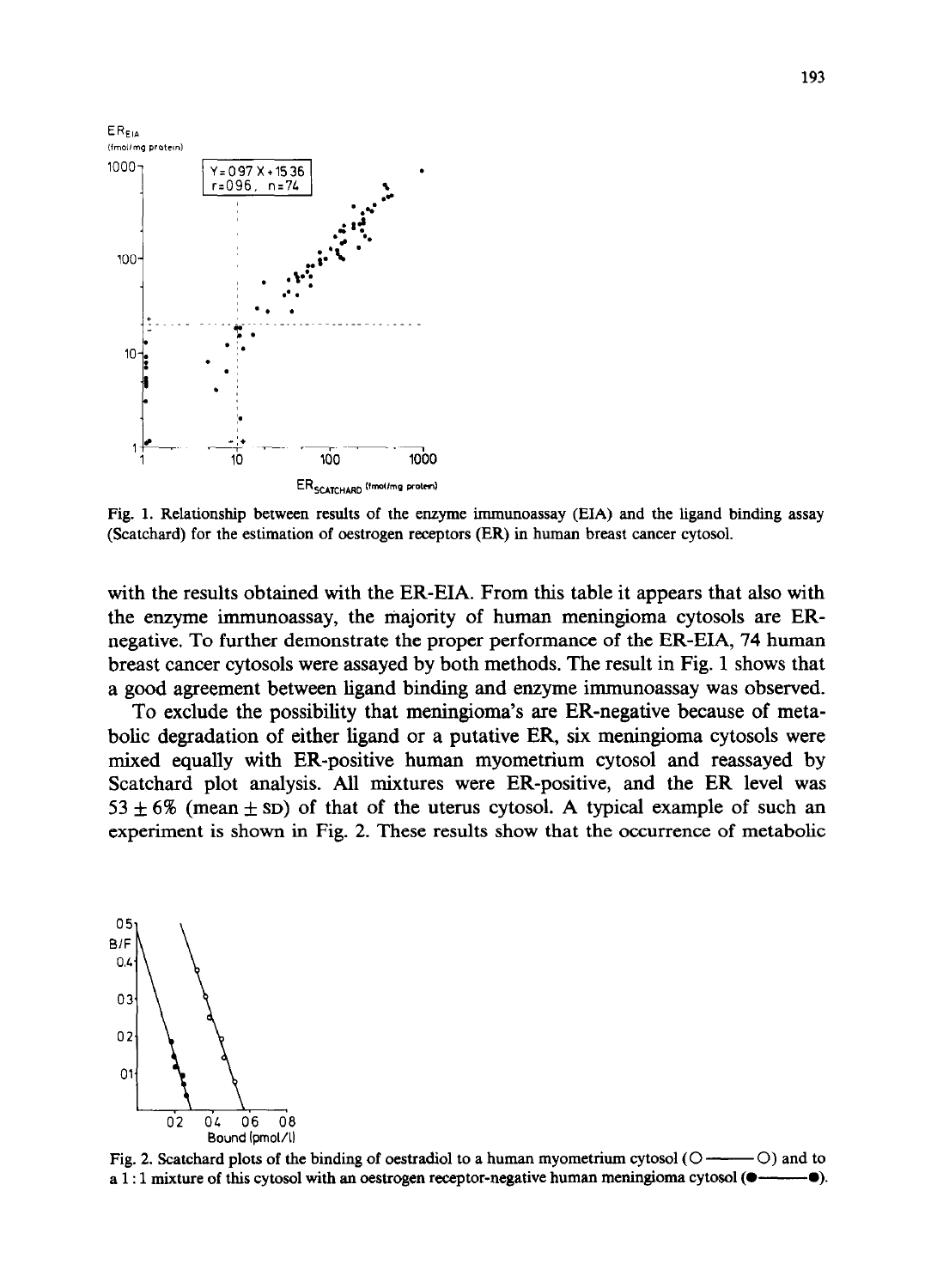

Fig. 3. Relationship between results of the enzyme immunoassay (EIA) and the ligand binding assay (Scatchard) for the estimation of progestin receptors (PR) in human meningioma cytosol. After logarithmic transformation of the results the regression line was  $y = 0.83x + 0.36$ ;  $r = 0.9171$ ;  $n = 24$ ;  $p < 0.001$ .

degradation of either ligand or receptor is very unlikely to be the reason for the absence of ER from meningioma cytosol.

A highly significant correlation was observed between the results of the EIA and the Scatchard analysis for PR in freshly prepared human breast cancer cytosols  $(r = 0.953; n = 19)$ . Moreover, such a correlation was also observed when human meningioma cytosols were assayed by both methods (Fig. 3). This means that antibodies against the human progestin receptor recognize the progestin receptor in meningioma tissue and thus provides an additional indication that the meningioma progestin receptor is a true receptor. Five non-meningioma intracranial tumour tissues, i.e. one pituitary tumour and 4 gliomas, were also analysed for the presence of PR by both methods. None of these samples was positive.

#### **Discussion**

The data reported here indicate that monoclonal antibody based enzyme immunoassays can be useful tools for the study of oestrogen and progestin receptors in cytosols of steroid target tissues.

The present study once more demonstrates that the majority of human meningioma tissues is devoid of oestrogen receptors and that the synthesis of progestin receptors in this tissue appears to be independent of the presence of oestrogen receptors. The absence of ER from meningioma cytosols is not caused by metabolic degradation of the ligand or the receptor, because only a 50% reduction occurred in the ER level of human myometrium cytosol after a 1: 1 dilution with an ER-negative meningioma cytosol. If the latter contained a steroid metabolizing enzyme or a protease capable of degrading oestrogen receptors, a reduction much larger than 50% would have been observed. Other experiments were carried out, in which tritiated oestradiol was incubated with meningioma cytosol and the incubation